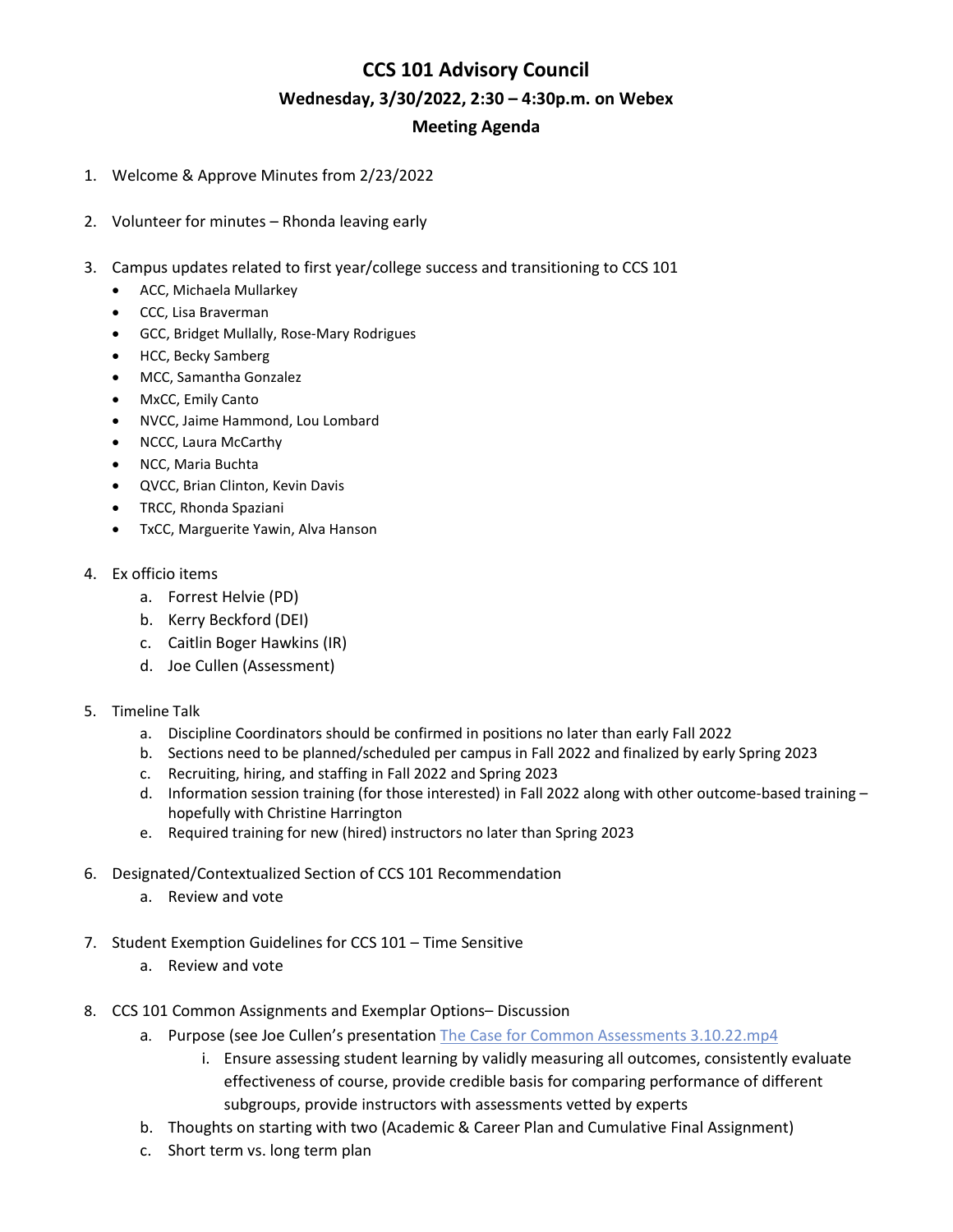- 9. Repository Submissions Idea call for submissions per outcome; Jill work on over summer and present to council in Fall
	- a. April 1-8 Outcome #1 and relevant topics
	- b. April 8-15 Outcome #2 and relevant topics
	- c. April 15-22 Outcome #3 and relevant topics
	- d. April 22-29 Outcome #4 and relevant topics
	- e. April 29-May 6 Outcome #5 and relevant topics
- 10. Subcommittee Work for Spring 2022 Report out (1 hr with any remaining time for subcommittee breakouts)
- **Professional Development/Learning** (evaluate PD needs and inform/assist in planning events) **– Forrest Helvie will point person for PD**
	- o **Maria Buchta**
	- o **Bridget Mullally**
	- o **Michaela Mullarkey**

#### **Spring 2022 priorities:**

- $\triangleright$  Develop PD plan for Fall 2022 and Spring 2023
- $\triangleright$  Develop required training of new instructors and delivery method(s)

#### **Future Goals:**

- $\triangleright$  Develop outcomes based professional development
- $\triangleright$  Develop "delivery method" professional development and create "course delivery communities" to support faculty teaching CCS 101
- **Curriculum Development and Assessment** (create process for course review and continual curriculum development including an assessment process, tools, and rubrics) **– Joe Cullen will be point person for assessment**
	- o **Jaime Hammond**
	- o **Samantha Gonzalez**
	- o **Marguerite Yawin**

#### **Spring 2022 priorities:**

- $\triangleright$  Create plan for vetting "exemplar assignments"
- $\triangleright$  Create Master Course Syllabus

#### **Future Goals:**

- $\triangleright$  \*In collaboration with Quality of Instruction subcommittee, create Master Course Shell
- $\triangleright$  Create ongoing assessment plan
- **Policy Clarification & Implementation** (clarify student exemption policy, how to ensure students take within 9 credits, course delivery options for degree students to take within first 9 credits) **– Amy Feest will be point person for policy clarification**
	- o **Kevin Davis**
	- o **Laura McCarthy**
	- o **Lou Lombard**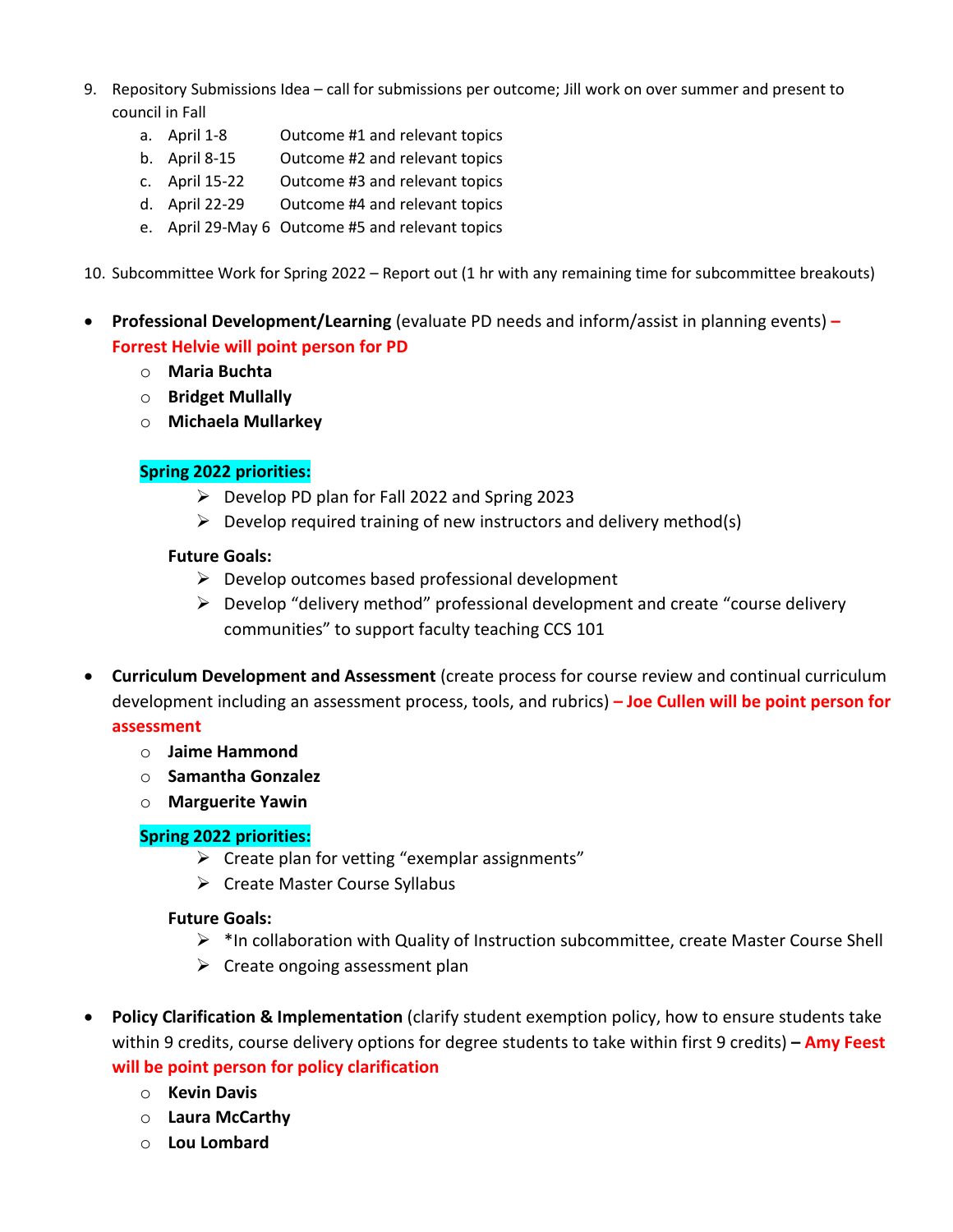o **Alva Hanson**

## **Spring 2022 priorities:**

- $\triangleright$  Clarify student exemption policy (incoming Fall 2023 vs. continuing)
- $\triangleright$  Propose process to ensure students take within first 9 credits (sequencing, advising, etc.)

## **Future Goals:**

- $\triangleright$  Develop plan/menu for course delivery options for degree students to take within first 9 credits (summer bridge, first half course, modalities)
- **Quality of Instruction** (research/develop a repository for CCS 101 instructors, review/create CCS 101 instructor job descriptions - both FT and PT, OER review/development, plan for instructor and student evaluation) - **Adrianne Dunham and Katie O'Connell will be point people for repository on BB and Master Course Shell / Christie Higney will be point person for job description/HR**
	- o **Becky Samberg**
	- o **Rhonda Spaziani**
	- o **Emily Canto**

# **Spring 2022 priorities:**

- $\triangleright$  Create job descriptions for CCS 101 Instructor (both FT and PT)
- $\triangleright$  Start building a repository in Blackboard

#### **Future Goals:**

- $\triangleright$  \*In collaboration with Curriculum Development subcommittee, create Master Course Shell
- $\triangleright$  OER review and development
- $\triangleright$  Develop plan for evaluation (instructors and students)
- **Data/Student Success Measurement** (use data to help in planning roll-out of CCS 101 including estimated sections and scheduling needs, determine what data sets to review and outline process and timeline to determine course effectiveness) **- Caitlin Boger-Hawkins will be point person for IR** 
	- o **Lisa Braverman**
	- o **Brian Clinton**
	- o **Rose-Mary Rodrigues**

### **Spring 2022 priorities:**

- $\triangleright$  Collaborate with IR to revisit estimated sections needed for each campus
- $\triangleright$  Gather scheduling/enrollment data what works best (modality, times, etc.)

### **Future Goals:**

> Develop plan on measuring effectiveness of and student success in CCS 101